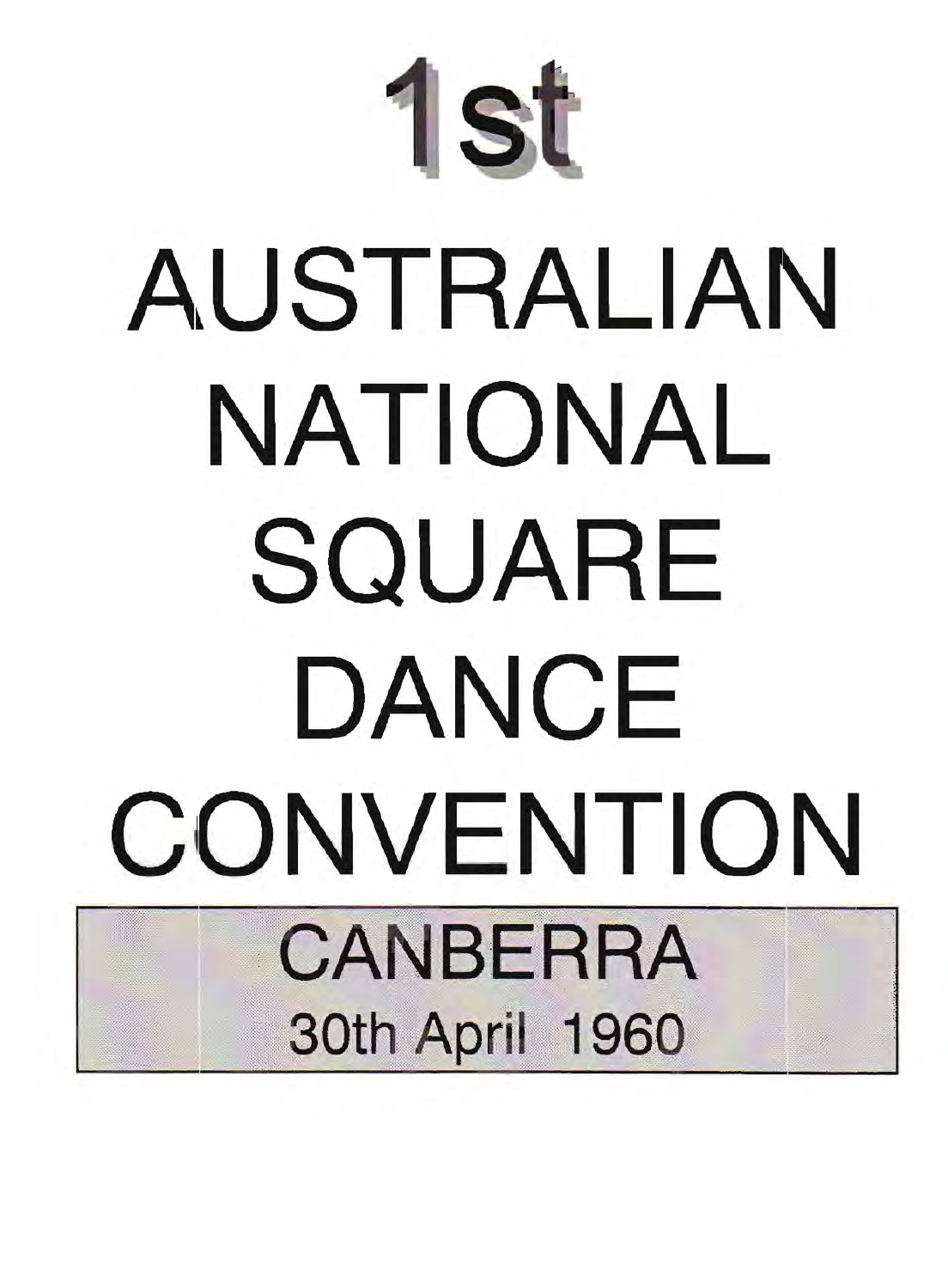lSI National· CANBERRA t960

Chairman· Jim White